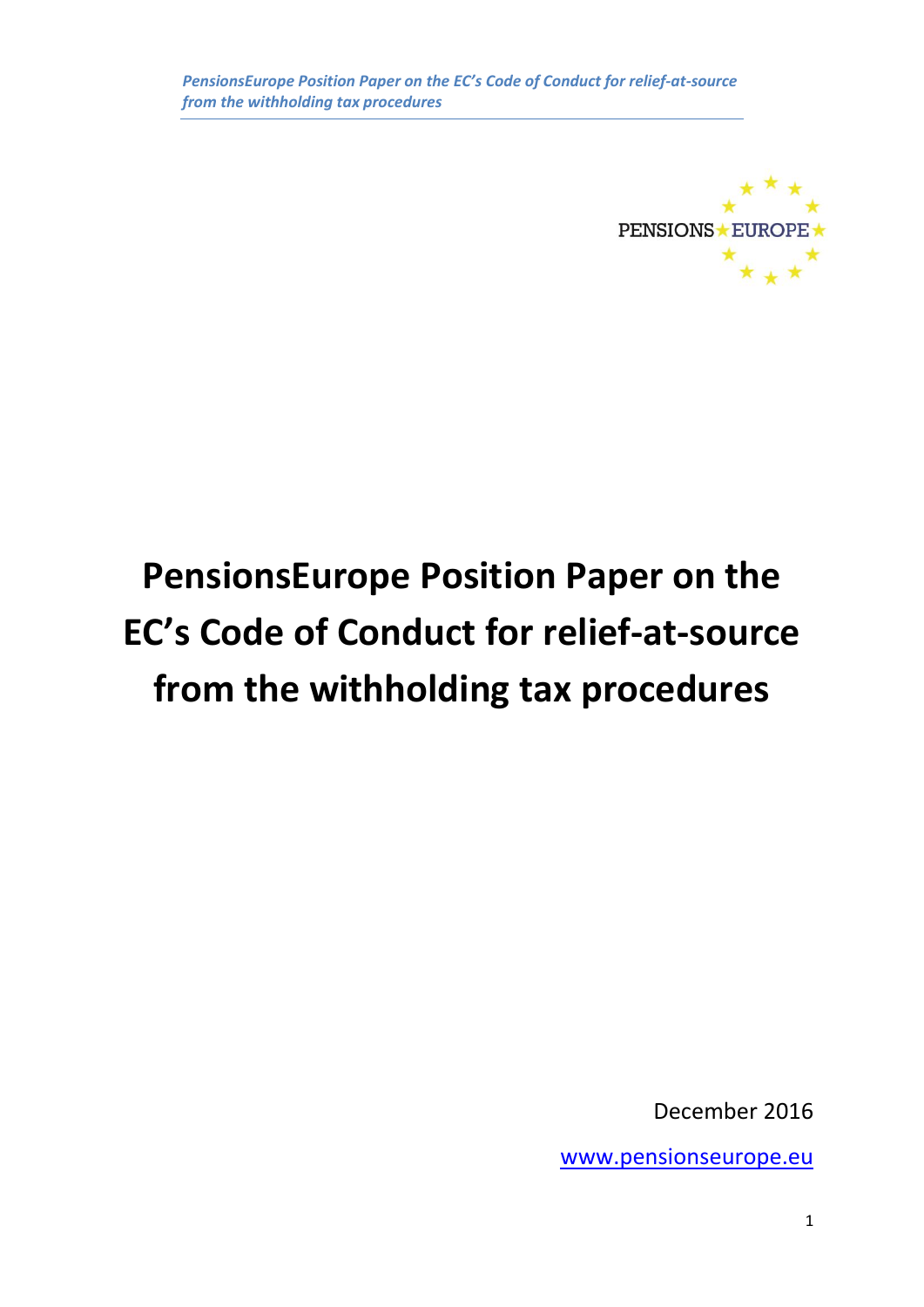#### **About PensionsEurope**

**PensionsEurope** represents national associations of pension funds and similar institutions for workplace pensions. Some members operate purely individual pension schemes. PensionsEurope Members are large institutional investors representing the buy-side on the financial markets.

PensionsEurope has **24 member associations** in 19 EU Member States and 3 other European countries with significant – in size and relevance – workplace pension systems.

PensionsEurope member organisations cover different types of workplace pensions for over **110 million people**. Through its Member Associations PensionsEurope represents more than **€ 4 trillion of assets** managed for future pension payments. In addition, many members of PensionsEurope also cover personal pensions, which are connected with an employment relation.

PensionsEurope also has **26 Corporate and Supporter Members** which are various service providers and stakeholders that work with IORPs.

PensionsEurope has established a **Central & Eastern European Countries Forum (CEEC Forum**) to discuss issues common to pension systems in that region.

PensionsEurope has established a **Multinational Advisory Group (MAG**) which delivers advice on pension issues to PensionsEurope. It provides a collective voice and information sharing for the expertise and opinions of multinationals.

*Contact:*

*Mr Matti LEPPÄLÄ, Secretary General/CEO Koningsstraat 97, rue Royale – 1000 Brussels Belgium Tel: +32 (0)2 289 14 14 – Fax: +32 (0) 289 14 15 [matti.leppala@pensionseurope.eu](mailto:matti.leppala@pensionseurope.eu) [www.pensionseurope.eu](http://www.pensionseurope.eu/)*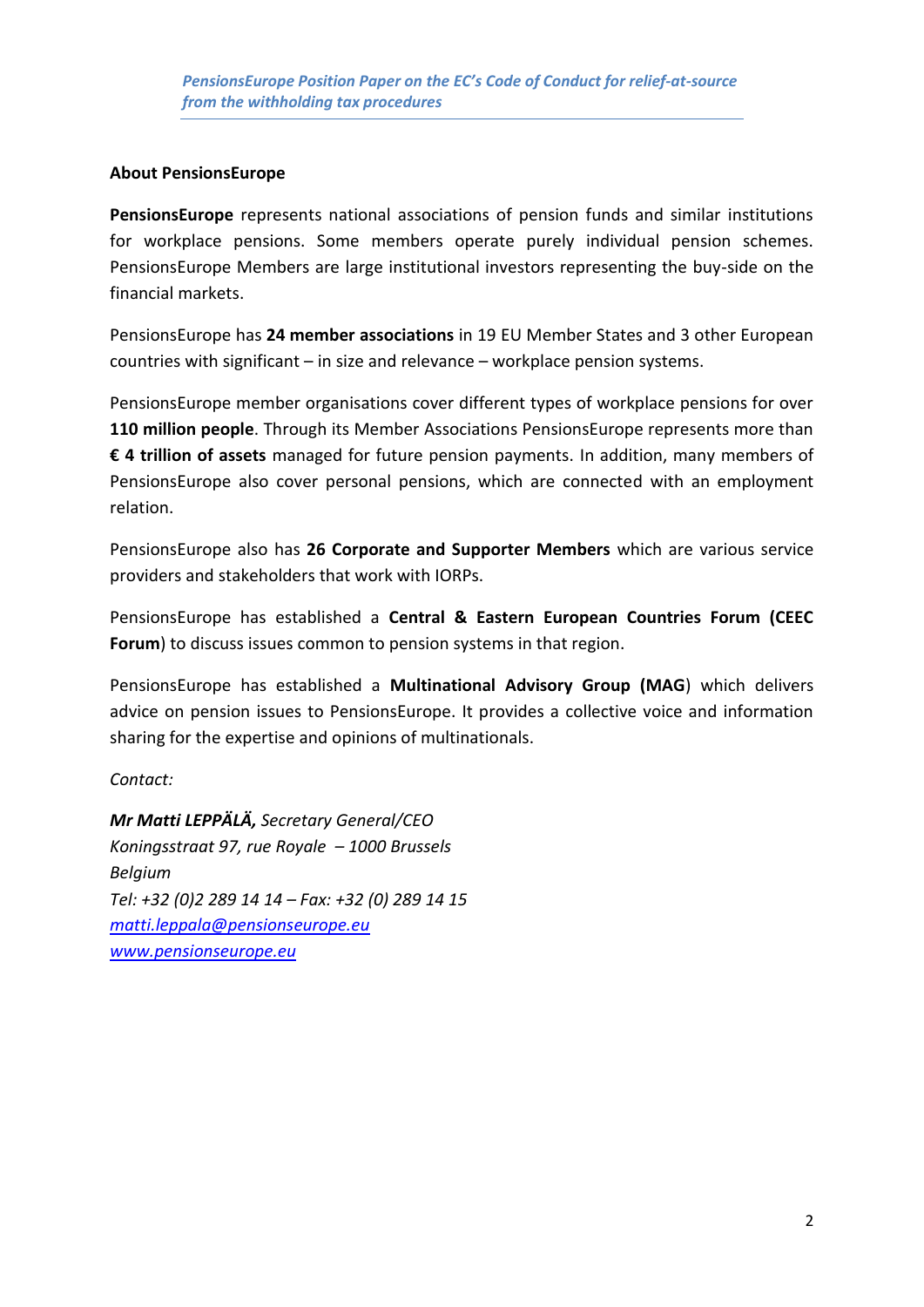### **1. Introduction**

1

In April 2016 PensionsEurope published a [position paper on the withholding tax refund](http://www.pensionseurope.eu/system/files/PensionsEurope%20position%20paper%20on%20the%20withholding%20tax%20refund%20barriers%20-%20FINAL.pdf)  barriers to cross-border investment in the  $EU^1$ . In the paper PensionsEurope provided several examples of the lack of reciprocal recognition of pension funds and problems with withholding tax (WHT) refund processes.

The obstacles with the WHT refund processes pose a major barrier to cross-border investments in the EU and to build the Capital Markets Union (CMU). In order to boost the economic growth in the EU, PensionsEurope calls on the EU Member States (MSs) and the European Commission (EC) to remove all the WHT barriers to cross-border investments and not to create new tax barriers<sup>2</sup>.

PensionsEurope welcomes all the EC's upcoming work to remove barriers to cross-border investment that has been mentioned in the EC's Action Plan on Building a Capital Markets Union $3$ :

- Code of Conduct to apply in principle the relief-at-source method and if relief-atsource is not possible to work with one standardized tax reclaim procedure for WHTs within the MSs. The EC aims to start working on it in early 2017;
- Study on discriminatory tax obstacles to cross-border investment by life insurance companies and pension funds. The study will be managed by DG TAXUD and the work should be launched in 2017;
- Where necessary, the EC aims to initiate infringement procedures.

Furthermore, MSs' expert group has made progress in mapping barriers and exchanging good practices. PensionsEurope welcomes that building on this work, the EC aims to adopt a report<sup>4</sup> by the end of 2016 that will list the barriers identified by the group, identify best practices, and set out a roadmap of proposed actions that MSs would be encouraged to take by 2019 at the latest.

PensionsEurope emphasizes that relief-at-source systems for the WHT are the most effective way to promote cross border investment and therefore calls upon the EC to study the possibilities for a Directive to facilitate this, for amongst others pension funds, in the internal market. Meanwhile, PensionsEurope welcomes the initiative of the EC to establish relief at

<sup>&</sup>lt;sup>1</sup> See PensionsEurope position paper on the withholding tax refund barriers to cross-border investment in the [EU.](http://www.pensionseurope.eu/system/files/PensionsEurope%20position%20paper%20on%20the%20withholding%20tax%20refund%20barriers%20-%20FINAL.pdf)

<sup>&</sup>lt;sup>2</sup> See <u>PensionsEurope Position Paper on the negative effects of a Financial Transaction Tax on pension</u> [provision.](http://www.pensionseurope.eu/system/files/PensionsEurope%20position%20paper%202015_0.pdf)

<sup>3</sup> See the [EC's Action Plan on Building a Capital Markets Union](http://eur-lex.europa.eu/legal-content/EN/TXT/PDF/?uri=CELEX:52015DC0468&from=EN), published on 30 September 2015.

<sup>&</sup>lt;sup>4</sup> See the [Communication from the Commission: 'Capital Markets Union -](http://ec.europa.eu/finance/capital-markets-union/docs/20160914-com-2016-601_en.pdf) Accelerating Reform', published on 14 September 2016.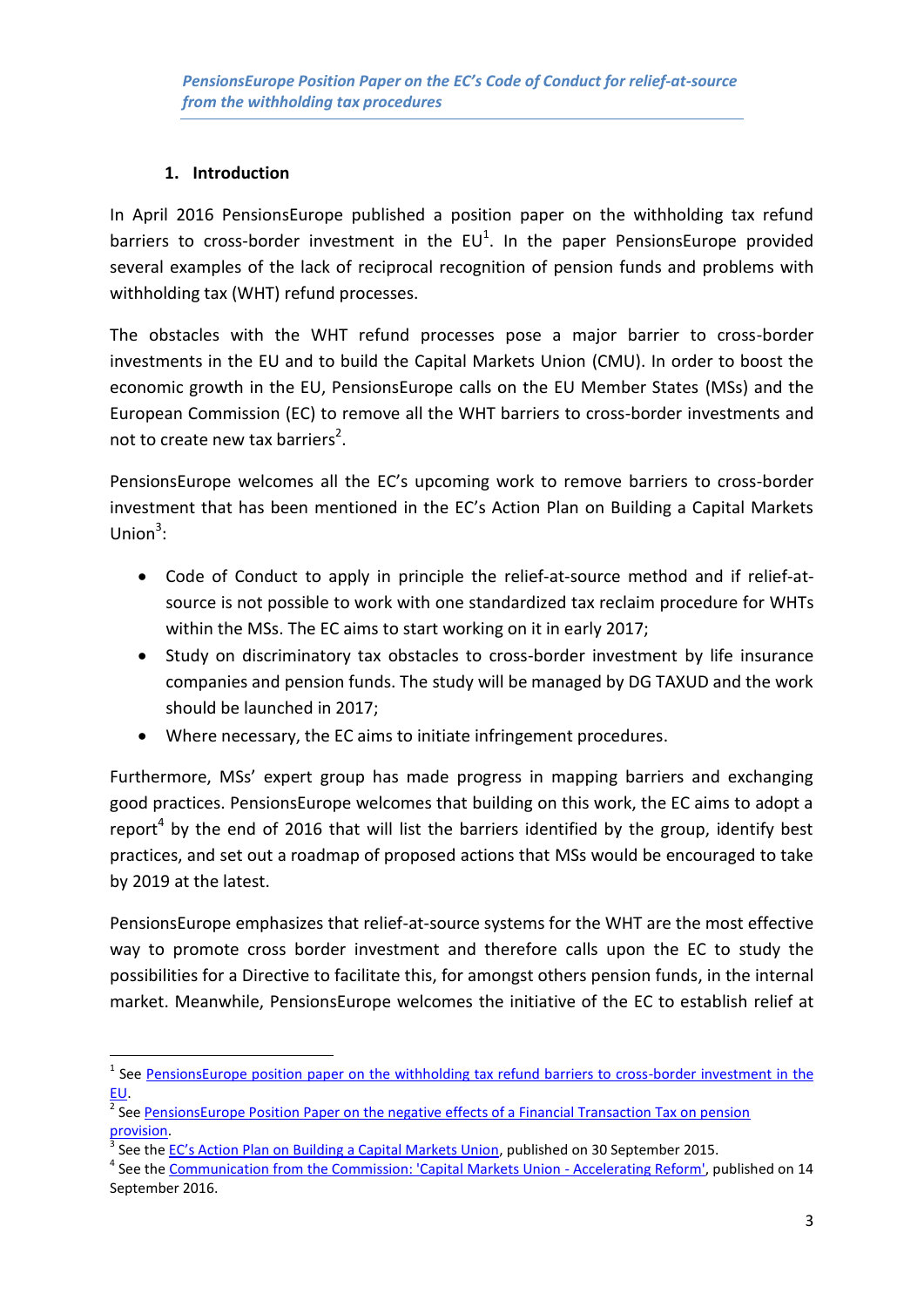source, quick and standardized refund procedures through best practices and a code of conduct.

#### **2. PensionsEurope cost assessment of the WHT refund procedures**

The WHT refund processes are regularly complex, expensive, and long-lasting. Sometimes they can last even 10 years. As the legal outcomes are uncertain, given that the legal recourse involves several levels of jurisdiction, often pension funds do not assert their justified reclaims. Therefore, PensionsEurope has called on the EU MSs to ensure a standardized (preferably one process within the whole EU), simple, transparent, and inexpensive WHT refund process for pension funds.

In the paper that was published in April 2016 PensionsEurope provided a range of examples from pension funds in various MSs. Tax reclaim procedures create additional costs, extra administrative burden, and material opportunity losses for pension funds. PensionsEurope estimates that these total costs of refund procedures are substantial for pension funds.

The economies of scale are very important on the WHT procedures and costs tend to be relatively lower the larger the refund is. Especially smaller pension funds often make the decision not to apply for refunds, as the cost of the procedure is higher than the expected return.

#### **3. The most significant barriers**

A large number of practical problems with the WHT refund processes still exist in spite of the EFTA judgment "Fokus Bank" (2004) and the case law of the Court of Justice of the European Union (CJEU) i.e. "Denkavit" (2006), "Amurta" (2007), "Aberdeen" (2009), and "Santander" (2012). The above-mentioned cases have shown that the WHT practices in many MSs are discriminatory with respect to dividends earned by foreign pension funds, and therefore, contradicting the European law. PensionsEurope notes that the most significant obstacles in relation to WHT are:

- Not all MSs apply the relief at source method to realize the appropriate WHT rate for pension funds within the EU;
- Lack of one definition of recognized pension fund for (withholding) tax purposes within the EU (both relevant for relief at source and tax reclaim);
- Lack of single and simplified documental evidence for the recognized pension fund status within the EU (both relevant for relief at source and tax reclaim);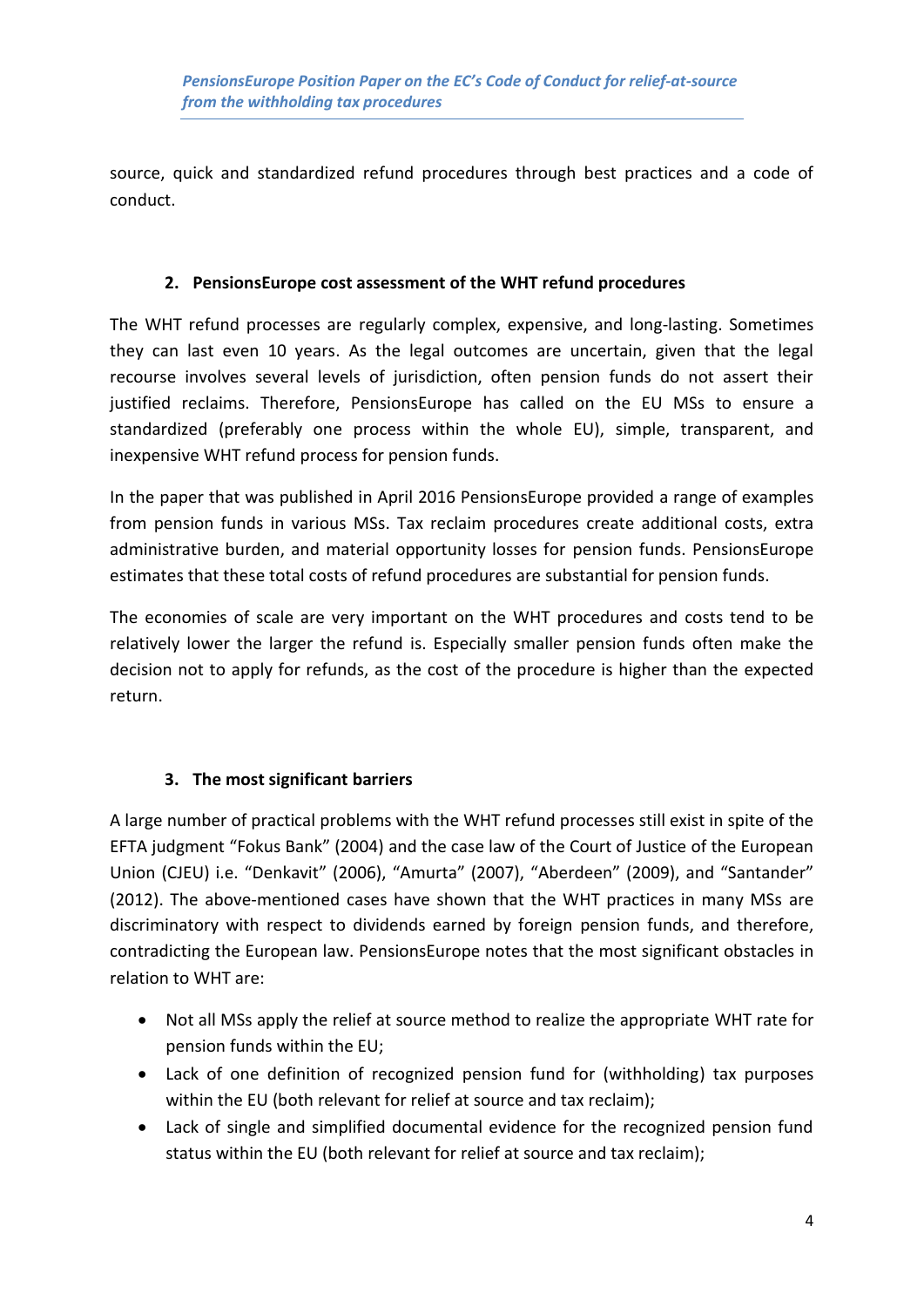- In some MSs there is much more required than simplified documental evidence to substantiate tax reclaims by recognized pension funds;
- Lack of one similar approach/same requirements for tax reclaims in all the different MSs;
- In some MSs the process time of tax reclaims and payment of refunds by the tax authorities is unreasonably long;
- Absence of one single (IT) system within one MS or the EU that captures relevant data on WHT and which is accessible for tax authorities, intermediaries, pension funds, and other stakeholders. This data source could be used by relevant stakeholders for example in a tax reclaim process.

## **4. PensionsEurope's proposals on the Code of Conduct for relief-at-source from the WHT procedures**

The obstacles with the WHT refund processes pose a major barrier to cross-border investments in the EU and to build the CMU. In order to boost the economic growth in the EU, PensionsEurope calls on the MSs and the EC to remove all the WHT barriers to crossborder investments. PensionsEurope's proposals on the Code of Conduct for WHT are to:

- Introduce relief at source as the method to levy the appropriate WHT from recognized pension funds within the EU;
- Introduce one definition of recognized pension fund within the EU and agree on a common recognition across the EU (e.g. pension fund definition in the IORP II Directive, the definition in the OECD initiative "Public Discussion Draft on the Treaty Residence of Pension Funds"<sup>5</sup>, or the definition of pension scheme arrangement' in the EMIR $^6$ );
- Introduce in all MSs the same and simplified documental evidence or an EU register for recognized pension fund status;
- Introduce simplified documental evidence requirements to substantiate tax reclaims by recognized pension funds within the EU;
- Introduce one similar approach/same requirements for tax reclaims in all MSs that use this methodology to reduce WHT;
- Process submitted tax reclaims in a reasonable time frame (maximum 3 months);

**<sup>.</sup>** <sup>5</sup> See <u>OECD Public Discussion Draft - [Treaty Residence of Pension Funds](http://www.oecd.org/tax/treaties/discussion-draft-treaty-residence-pension-funds.pdf)</u> and an input of the Federation of the Dutch Pension Funds on pages 67-68 and APG AM, PGGM IM and other pension funds on pages 73-79 of [Comments received on OECD Public Discussion Draft -](https://www.oecd.org/tax/treaties/public-comments-received-discussion-draft-treaty-residence-pension-funds.pdf) Tax Treaty Residence of Pension Funds.

<sup>&</sup>lt;sup>6</sup> See the Article 2(10) of the Regulation (EU) No 648/2012 of the European Parliament and of the Council of 4 July 2012 [on OTC derivatives, central counterparties and trade repositories.](http://eur-lex.europa.eu/legal-content/EN/TXT/PDF/?uri=CELEX:32012R0648&from=EN)